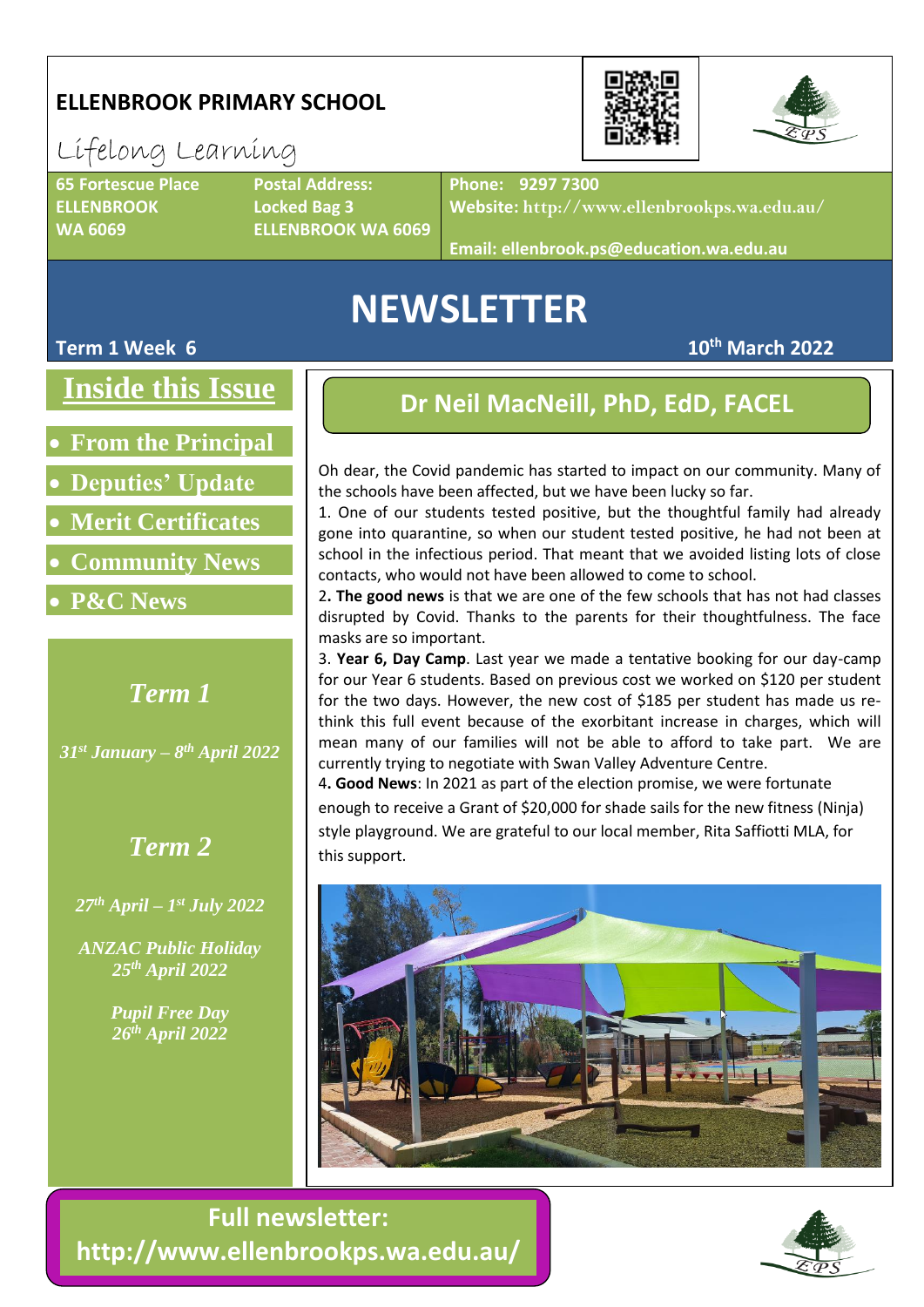

#### **Merit Certificates Winners**

| Congratulations!<br><b>Merit Certificates</b><br><b>Winners</b>                                                                                                   |                                                                                         | <b>DEPUTIES' UPDATE</b><br><b>NAPLAN:</b> At this stage it appears NAPLAN testing for years<br>and take place in weeks 3 & 4 in Term 2. If you do not wish<br>part in this testing, due to pressure, stress etc, you can con<br>form. These are available from the classroom teacher or th<br>call Vicki Harley 9297 7300. A withdrawal form is attached<br>you want to complete it and return to the classroom teach |  |  |
|-------------------------------------------------------------------------------------------------------------------------------------------------------------------|-----------------------------------------------------------------------------------------|-----------------------------------------------------------------------------------------------------------------------------------------------------------------------------------------------------------------------------------------------------------------------------------------------------------------------------------------------------------------------------------------------------------------------|--|--|
|                                                                                                                                                                   |                                                                                         |                                                                                                                                                                                                                                                                                                                                                                                                                       |  |  |
| <b>Rylee Smith</b><br><b>Cornelius Faliu</b><br><b>Skyla Fortes</b><br><b>Farhan Syed</b><br><b>Jaxon Rusiecki</b><br><b>Hadley Whiter</b><br><b>Barry Pascoe</b> | <b>R5</b><br><b>Y1</b><br><b>Y1</b><br><b>Y1</b><br><b>Y2</b><br><b>Y2</b><br><b>Y6</b> | Unwell Students - Please ensure you keep your child at ho<br>send your child to school if they have flu like symptoms and<br>vomiting/diarrhoea.                                                                                                                                                                                                                                                                      |  |  |
| <b>Jordan D'Rozario</b><br><b>Amelia De Jager</b><br><b>Keira Jones</b><br><b>Zahrel Little</b><br><b>Paris Jones</b><br><b>Ava Phillips</b>                      | <b>B1</b><br><b>B1</b><br><b>B1</b><br><b>R2</b><br><b>R4</b><br>R4                     | Homework and home reading- We are discouraging th<br>material (books, homework, and food to share) from h<br>danger of transmitting germs.                                                                                                                                                                                                                                                                            |  |  |
| <b>Jaxson Dineley</b><br><b>Summer Nelson</b><br><b>Robert Wager</b><br>Hanna Pendreigh-Norman                                                                    | R <sub>5</sub><br><b>R5</b><br><b>R5</b><br><b>Y5</b><br><b>Y5</b>                      | Student Health Care Summary - If there are any changes<br>care please either download the health care summa<br>http://www.ellenbrookps.wa.edu.au/ or come to the offic<br>either email it back using ellenbrook.ps@education.wa.e<br>office.                                                                                                                                                                          |  |  |
| <b>Naman Vaghjiani</b>                                                                                                                                            |                                                                                         | School Contributions Voluntary - In 2022 parents an<br>attending Ellenbrook Primary School are asked to contribut<br>\$40 per child in Year 1 to 6, \$50 per child in Pre-Primary<br>Kindergarten. Thank you to all those who have paid thei<br>have not paid these fees through the Book Order with Cam<br>in cash, cheque or EFTPOS at the Office.                                                                  |  |  |
| Lifelong Learning                                                                                                                                                 |                                                                                         |                                                                                                                                                                                                                                                                                                                                                                                                                       |  |  |

**NAPLAN:** At this stage it appears NAPLAN testing for years 3 & 5 will continue and take place in weeks 3 & 4 in Term 2. If you do not wish your child to take part in this testing, due to pressure, stress etc, you can complete a withdrawal form. These are available from the classroom teacher or the office. Any queries call Vicki Harley 9297 7300. A withdrawal form is attached to this newsletter if you want to complete it and return to the classroom teacher.

**Absentees** – Just a reminder to parents/caregivers that you can use the website to notify the school of any student absences. Ellenbrook Primary School website i[s http://www.ellenbrookps.wa.edu.au/.](http://www.ellenbrookps.wa.edu.au/)

**New SMS Messaging -** You may receive an SMS from +61 447 877 396 advising your child has been marked with an unexplained absence. If you receive a message you can respond to the text message advising if your child is sick or ring the office if your child should be at school.

**Unwell Students** – Please ensure you keep your child at home if unwell. Do not send your child to school if they have flu like symptoms and/or vomiting/diarrhoea.



**Homework and home reading**- We are discouraging the bringing of shared material (books, homework, and food to share) from home because of the danger of transmitting germs.

**Student Health Care Summary** – If there are any changes to your child's health care please either download the health care summary from the website <http://www.ellenbrookps.wa.edu.au/> or come to the office for a copy. You can either email it back using [ellenbrook.ps@education.wa.edu.au](mailto:ellenbrook.ps@education.wa.edu.au) or drop to the office.

**School Contributions Voluntary –** In 2022 parents and carers of students attending Ellenbrook Primary School are asked to contribute:

\$40 per child in Year 1 to 6, \$50 per child in Pre-Primary and \$60 per child in Kindergarten. Thank you to all those who have paid their fees, however if you have not paid these fees through the Book Order with Campion, they can be paid in cash, cheque or EFTPOS at the Office.

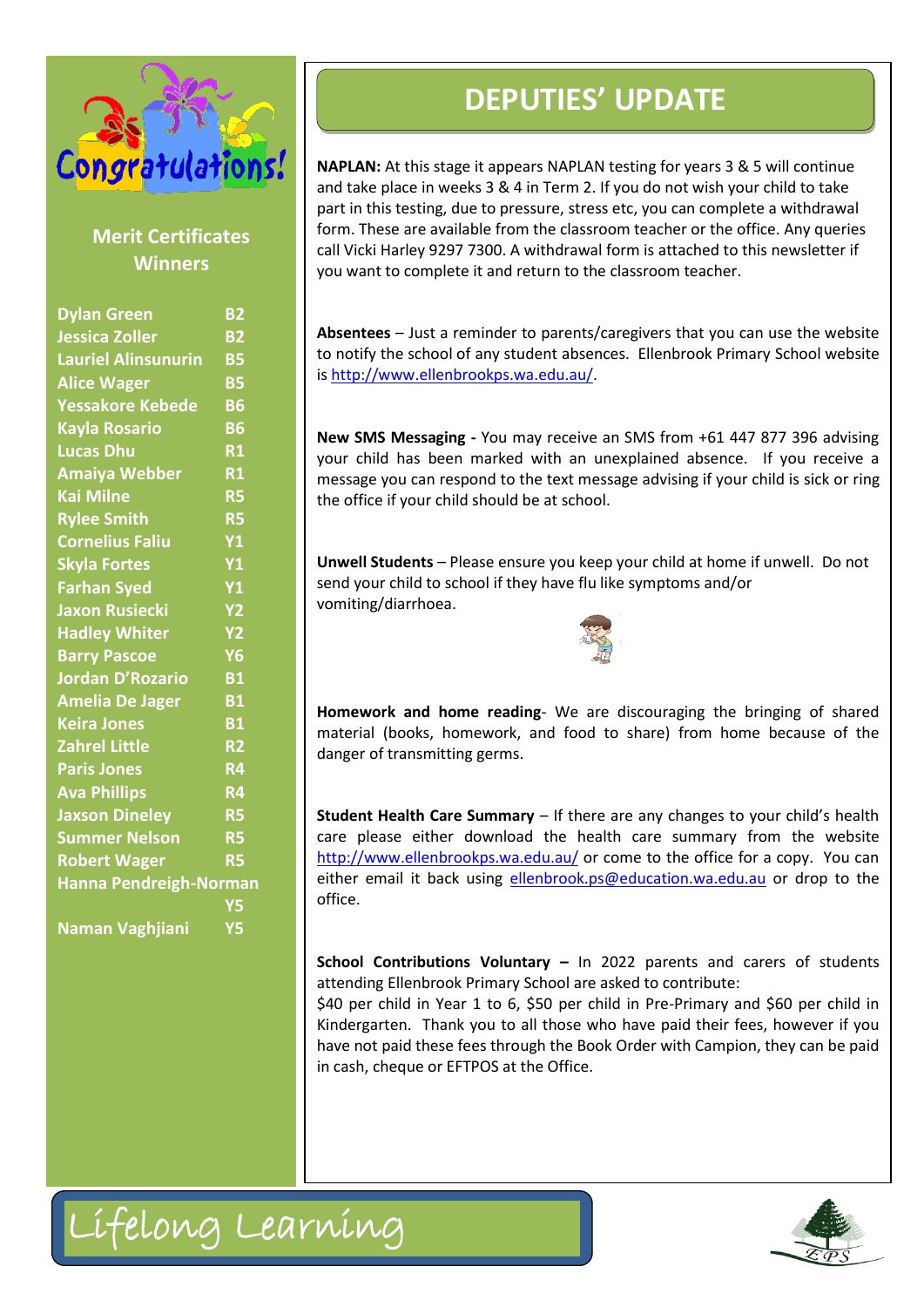#### *Important Dates*

*24th June 2022 AISA Winter Carnival*

*22nd July 2022 EPS Faction Cross Country Carnival*

*5 th August 2022 AISA Interschool Cross Country Carnival*

*12th September 2022 EPS Jumps Day*

*15th September 2022 EPS Faction Athletics Carnival*

*23rd September 2022 Footy Colours Day*

*21st October AISA Interschool Athletics Carnival*

## **P& C U PD ATE**

## P&C Chatter

#### *The next meeting is scheduled for Thursday 28th of April 2022.*

Meetings will be advertised on the P&C Info Board and Early Learning Notice Board and on the Facebook page – Ellenbrook PS P&C. We are still welcoming members so if you would like to see what it's all about, please join us and nembership is just \$1 for the year.

Due to Covid restrictions when we have final numbers we can advise where the meeting can be held.

#### *Uniform Shop*

 $\mathbb{R}$  \*\*\*\*\*UNIFORM SHOP CHANGES from March 8th \*\*\*\* Making our volunteers safe is one of the things we as a P&C strive to achieve.

As a P&C we decided to not open the Uniform Shop on Tuesday mornings to parents/ guardians and students during Term 1 and will take appointments for new students and sizing requests only.

We will still be taking orders on Flexischools and the P&C box in the Front Office. The Uniform Order forms will be restocked soon and can be found next to the P&C info board on blue block wall.

To book an appointment please email uniforms@eipspandc.org.au Thank you for your understanding

#### *Canteen News*

Thank you for your continued support and what a great start to 2022.

The P&C are currently putting together a plan for if and when our wonderful staff need to go into isolation and how to let you know of any changes. At this time to keep up to date please keep an eye on the P&C Noticeboard or follow the Ellenbrook PS P&C page on Facebook.

#### *Leavers 2022*

The Leavers Committee has been hard at work getting ideas and plans together for fundraising and sourcing quotes for Leavers T-Shirts. It's going to be a challenging year but as a group we will make it the best we can for the 2022 Leavers. Some information has been provided for parents and guardians through handouts to the students. If you haven't received these, please contact us on Facebook or reach out to your class teacher.

#### *Fundraising News*

Plans are underway for a few Fundraisers this year. Due to the current restrictions the P&C are still working on ways to make some of the student's favourites happen! But we can let you know that there will be a few free dress days and Mother's Day Stall at this stage.

Thanks to all the hard work from committee members, parents, and students with fundraising the P&C is able to donate \$15,000 to the school to go towards the upgrade of the lights and audio system in the performing arts area.

Lifelong Learning

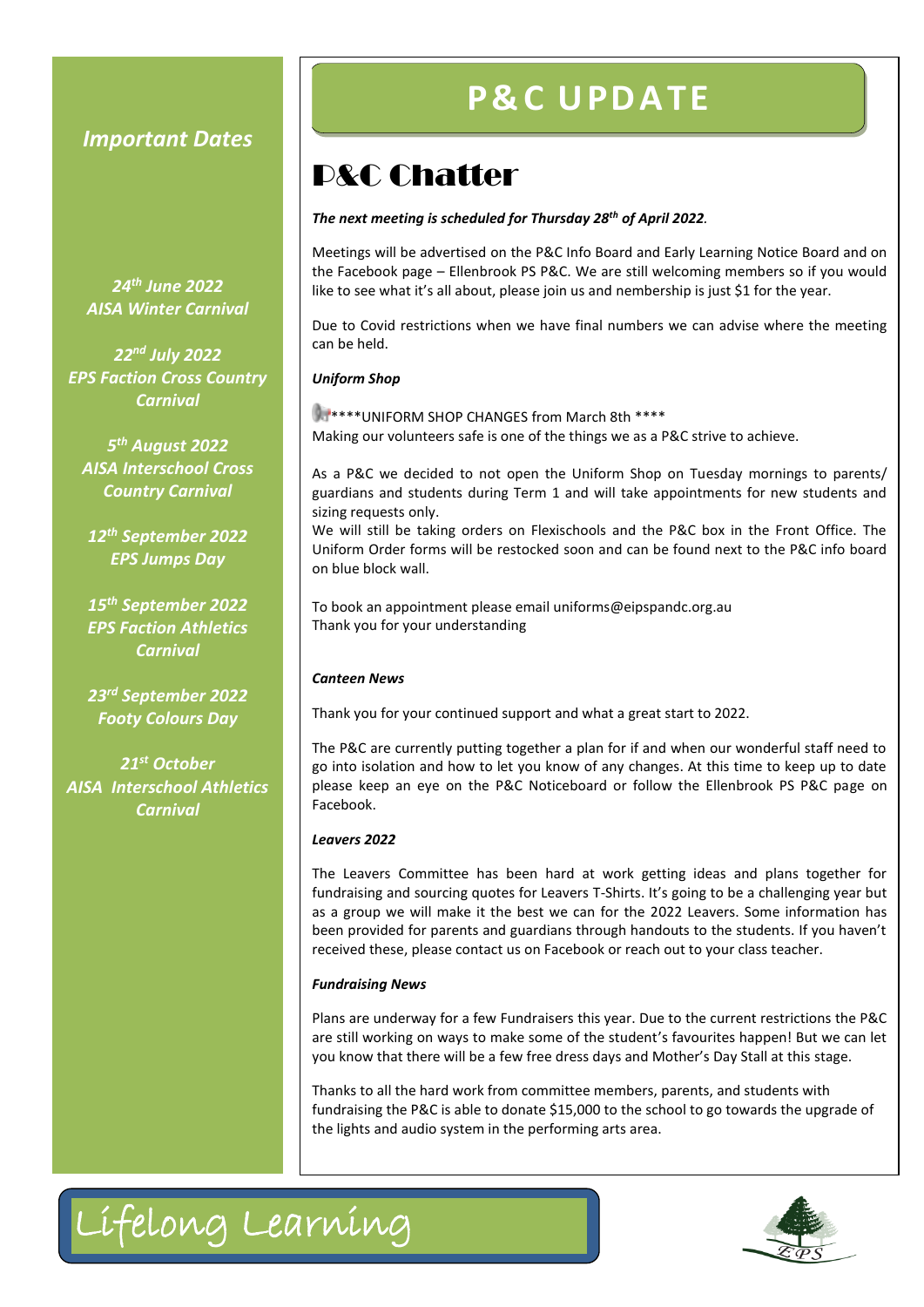



#### National Assessment Program - Literacy and Numeracy (NAPLAN) 2022 **WITHDRAWAL APPLICATION** To be submitted by Monday, 2 May 2022

| <b>Email Application to:</b>           | naplan@scsa.wa.edu.au |                     |  |
|----------------------------------------|-----------------------|---------------------|--|
| <b>Telephone enquiries:</b>            | 9442 9442             |                     |  |
| <b>STUDENT GIVEN NAMES:</b>            |                       |                     |  |
| STUDENT FAMILY NAME:                   |                       |                     |  |
| <b>STUDENT YEAR LEVEL:</b>             | <b>DATE OF BIRTH:</b> |                     |  |
| WEST AUSTRALIAN STUDENT NUMBER (WASN): |                       |                     |  |
| <b>SCHOOL NAME:</b>                    |                       |                     |  |
| <b>SCHOOL PHONE NO:</b>                |                       | <b>SCHOOL CODE:</b> |  |
| <b>NAPLAN COORDINATOR EMAIL:</b>       |                       |                     |  |

#### WITHDRAWAL OF A STUDENT FROM NAPLAN TESTS

Parents and carers have the right to apply to withdraw a student from any or all the tests in the NAPLAN assessment program. Withdrawals are intended to address issues such as religious and philosophical objections to testing. This form must be signed by the student's parent/carer and the school principal. See NAPLAN Handbook for principals and NAPLAN coordinators section 5.3.

Students who are granted a withdrawal are not counted as part of the cohort of assessed students. The text that will appear on the individual student report for tests for which the student was withdrawn will read: Your child was withdrawn from this test.

#### Indicate the tests for which parent withdrawal is requested:

| <b>Language Conventions</b> |        | <b>Reading</b> |       |  |
|-----------------------------|--------|----------------|-------|--|
| Writing                     |        | Numeracy       |       |  |
| Parent/carer signature:     |        |                | Date: |  |
| <b>Principal signature:</b> | (sign) | (print name)   | Date: |  |
|                             | (sign) | (print name)   |       |  |
| Office use only. HPRM ref:  |        | Approved:      | Date: |  |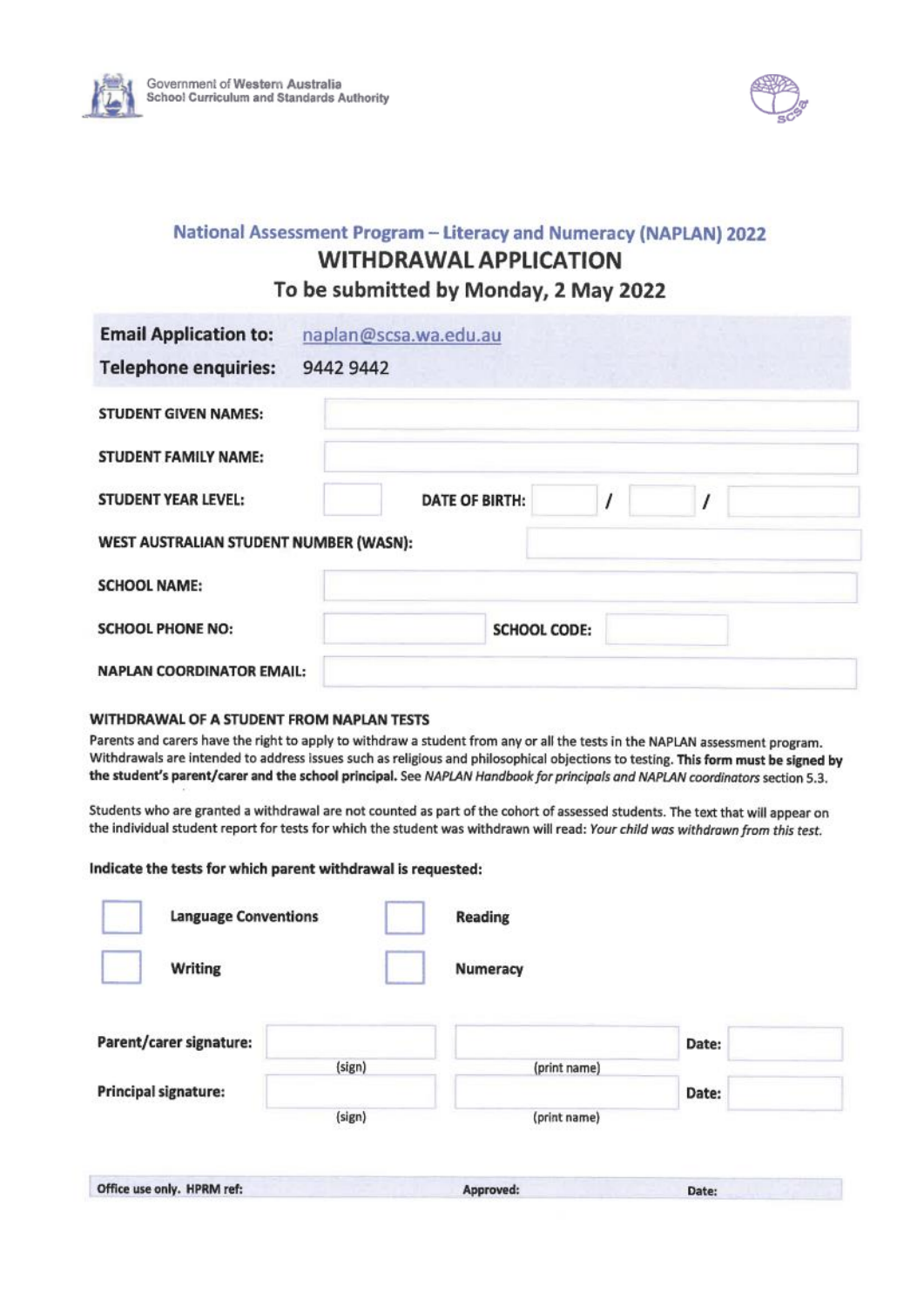



# **Toileting** For families with children aged 18 months to 4 years



Are you thinking about starting toilet training? Have you already started but need some support with this? This session will explore some tips and strategies whilst providing an opportunity to ask questions and to hear other parents' experiences.

| Date:  | Monday 4 April 2022                                                                 |
|--------|-------------------------------------------------------------------------------------|
| Time:  | 9.30am to 11.30am                                                                   |
| Venue: | This session is now online. Please contact the centre for<br>more information.<br>- |
|        | <b>Bookings required</b>                                                            |

childandparentcentres.wa.edu.au | 08 9263 2845 | cpcarborgroveadmin@anglicarewa.org.au



In partnership with

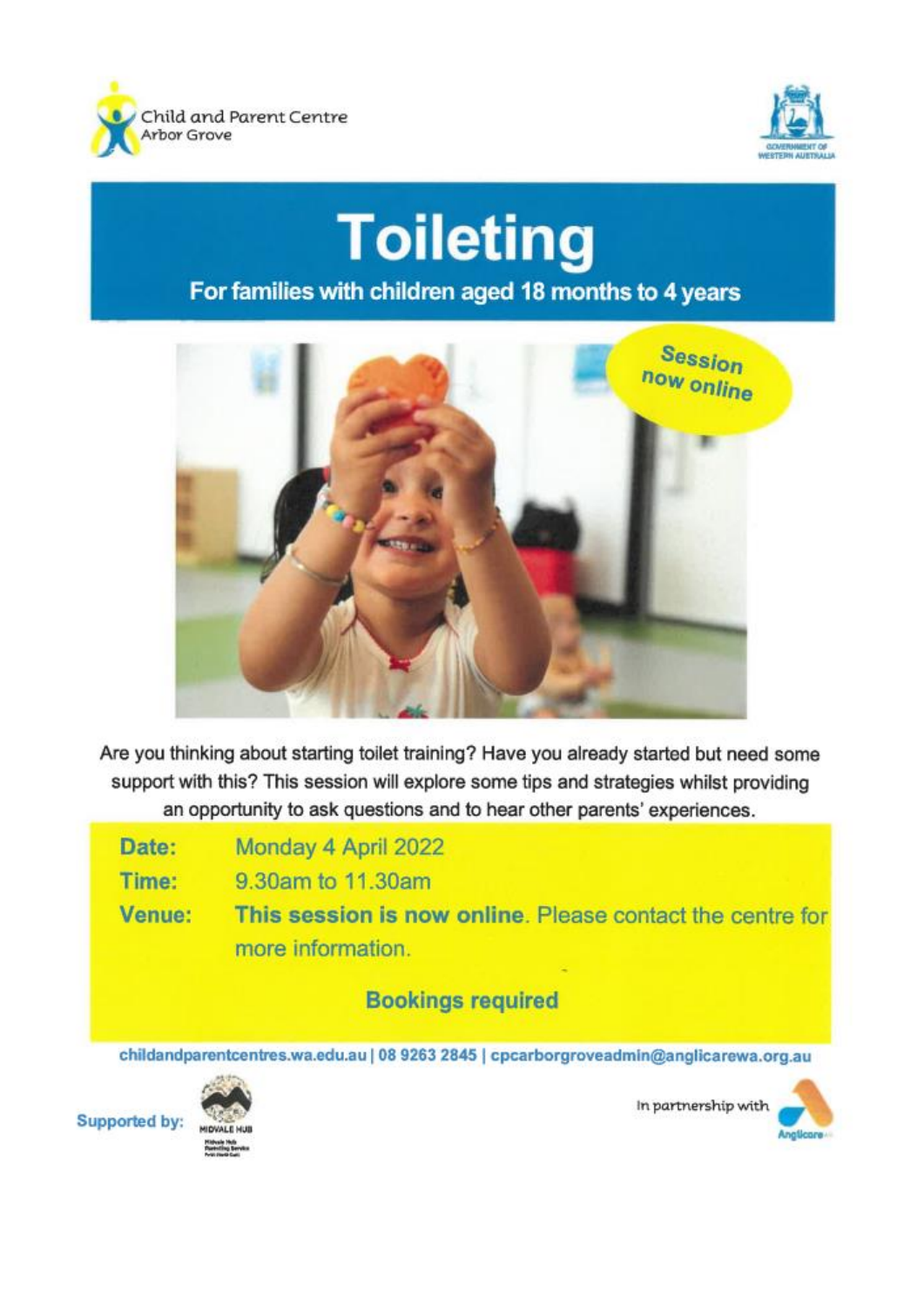

# **COVID-19**

# **Information for parents**

## Q. My child is a close contact. Do I need to quarantine with my child?

A. No. Only close contacts of a positive case need to quarantine. However parents or guardians of close contacts need to take extra precautions and limit interaction with the person who is a close contact where possible. It is important to monitor for symptoms. If you experience symptoms consistent with COVID-19, you should get tested immediately.

## Q. My child has tested positive for COVID-19. What must I do?

A. If your child tests positive, do not send them to school or day care. Other members of the household become close contacts and must self-isolate.

> If you or someone in the household tests positive for COVID-19, then your child becomes a close contact and must not go to school or day care.

Note, the Omicron strain can present with less typical symptoms such as diarrhoea, particularly in children.